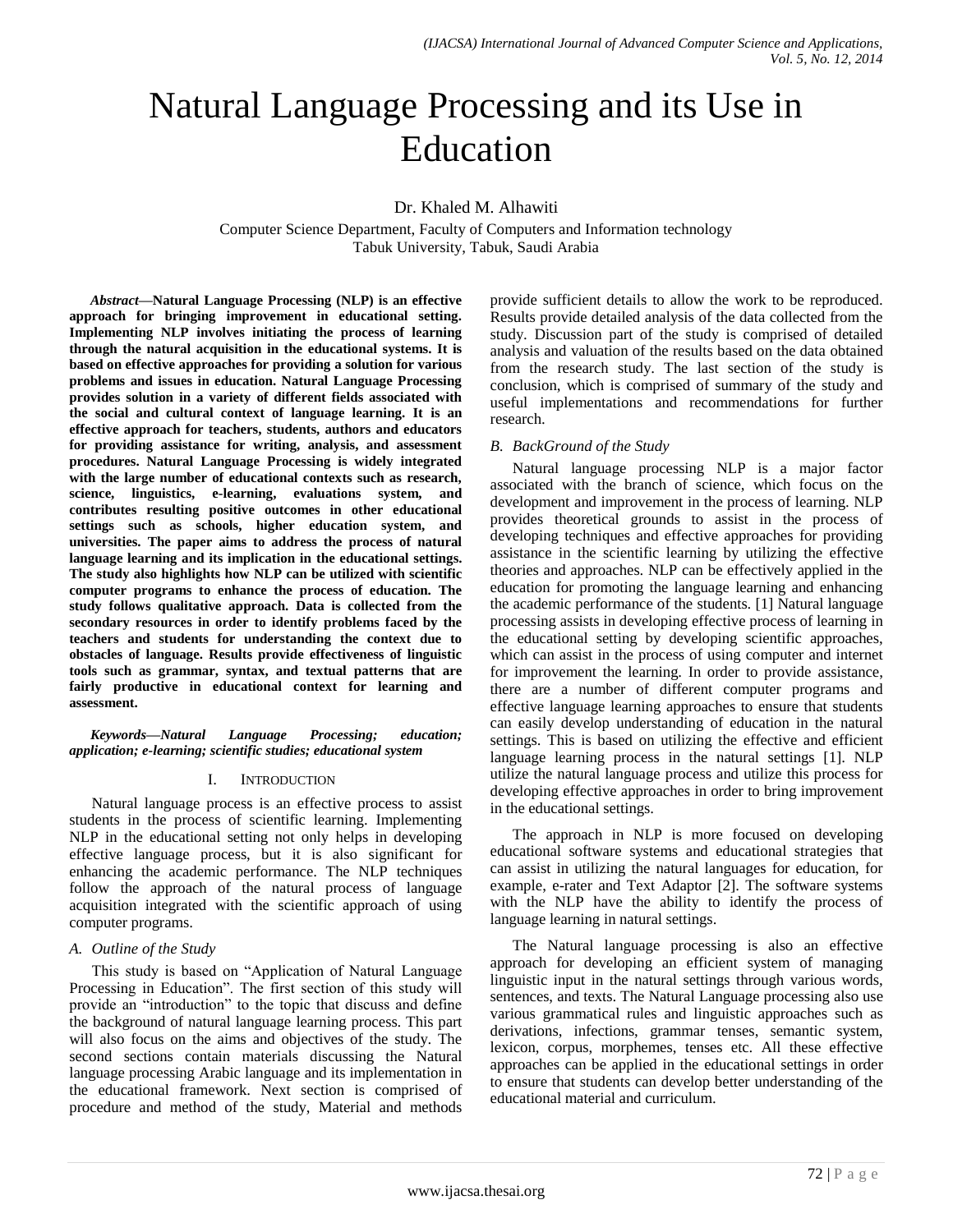Natural Language Processing is a widely recognized area in the language learning all over the world. It is successfully implemented in different languages as an effective way for bringing improvement in the educational systems. English is the most commonly recognized language in most of the researched studies, which reveals it's effective of utilizing natural language learning process in educational process. NLP is also effective approach for bringing improvement in the educational system in Arab countries [3]. Despite that there are various approaches for bringing improvement in the social and educational settings; NLP is the best suitable approach, in which natural language processing use to create NLP tools to promote the education. These tools are based on utilizing various effective approaches for assisting in the process of education at college and university level. This requires developing the tools and corpus resources for the educational system in Arabic language.

### *C. Aims and Objectives*

The major aims and objectives of this study is to

- Understand the natural language learning processing.
- The objective of this study is to apply the natural language processing NLP in educational setting.

#### II. MATERIAL AND METHODS

This study is based on qualitative approach. Method of data collection is based on gathering information from the secondary resources and analysis of the theories, which support and assist in understanding the natural language process and its implementation in the education. Various problems faced by the teachers and students for understanding the context due to obstacles of language. The use of effective linguistic tools such as grammar, syntax, and textual patterns are very effective for learning and assessment of text. The study is based on a qualitative approach. Method of data collection is based on gathering information from the secondary resources and analysis of the theories, which support and assist in understanding the natural language process and its implementation in the education. Various problems faced by the teachers and students for understanding the context due to obstacles of language. The use of effective linguistic tools such as grammar, syntax, and textual patterns are very effective for learning and assessment of text. [4]

### *A. NLP and Educational Setting*

There are a number of different effective approaches in the NLP, which assist in educational settings such as role of empirical data, corpora, and other such linguistic aspects, which are essential and effective for the process of language learning. Corpora are very effective, which provides a large number of computational data for spoken and written language. For example, in British English, BNC (the British National Corpus) provides a large data about the vocabulary usage [4,5]. The large collection of information provides sufficient data regarding the usage of words, which assist enhancing the information and academic skills of the students.

There are various effective approaches, which are effective for managing patterns of grammar and other linguistic approaches. NLP is also an effective technique for assessment process to enhance the ability of students to identify the relationships of different words and the use of such words in the search engine for generating treasure [5].Therefore; it is an effective approach, which allows learners and teachers to use these words more efficiently. The assessment procedure requires entering correct information in the text in order to enter in the next level. NLP assessment allows analysis of the students' information by matching it with the requirement of the content [6].

#### *B. Tools and Methods*

Having access to a variety of tools, NLP enjoys the implementation in multiple fields such as laboratory, faculty of information, e-learning, and in the field of education. Availability of search engines also provide sufficient information for information search, but language constraints are a major issue for majority of students, which hinders the process of language learning through electronic sources and online material available on internet. The natural language learning processing is also associated with the understanding of various effective linguistic tools such as grammatical construction, syntax, sentence composition, etc [7].

The application of NLP in the area of e-learning is an effective approach, especially its application in the area of educations. The natural language processing can assist students in developing general understanding of the cognitive and psychological perspectives that play an important role in the language acquisition. In the educational process, natural language processing can be implemented effectively to ensure that there are various positive attributes of this approach such as specification of the synchronous or asynchronous mode. [8]

The methods for the implementation of NLP in education requires using the approach of e-learning or the utilization of teaching material for bringing improvement for further development [8,9].The method or the process of this study also requires implementation of the effective approaches and utilization of the language resources for bringing improvement in the system of education. There are also a large number of tools and methods, which assist in utilization of language technology such as linguistics software systems, which are very effective for managing and dealing with the need to bring improvement in the educational system [9].

The implementation of language tools can assist in developing better understanding of the content such as better understanding of material while reading, development of the reading text and material. There are two sides of the educational system: learning and teaching. Thus, tools for teaching and learning are both effective for assisting the process of educations such as websites, publications, digital libraries, e-books, podcasts, and scientific materials [10]. This is one of the most effective approaches, which allows students and teachers to focus and to explore more in the field of study. There are various effective methods to implement NLP in the educational settings such as classification and categorization of different sources in the learning perspectives. This can assist in identification of the authentic sources and avoiding the use of unreliable resources.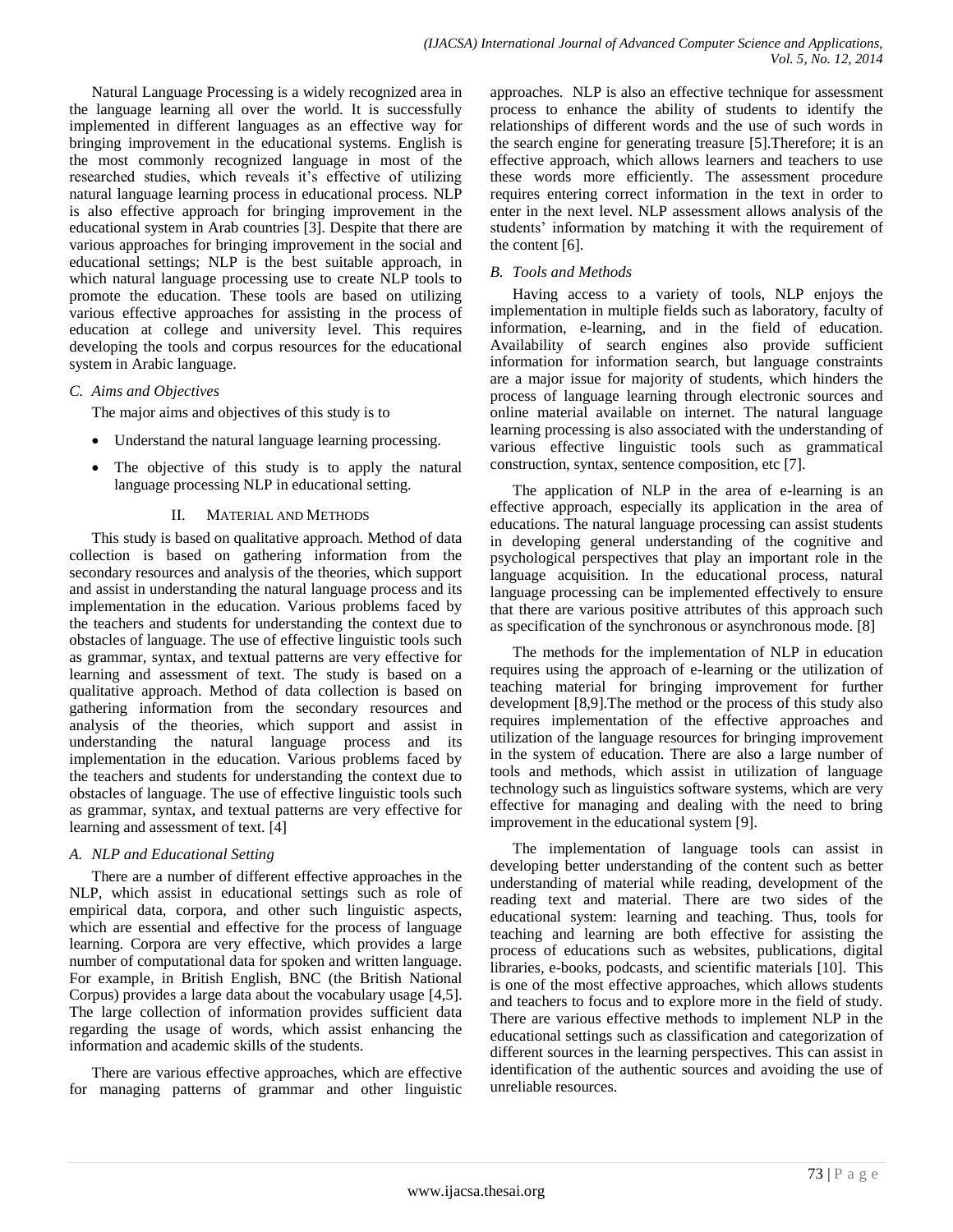Another method to assist language learners is through the process of enabling students to concentrate on their course material and content of the given topic. This approach is based on matching the course content knowledge of learners; this method is derived from the assessment procedure of NLP. For example, students can be asked to write an essay, which matches their curse content with the current information gathered from the online source. [11]

### *C. Theory*

Reference [2] discussed emerging opportunities for bringing improvement in the natural language process NLP and its effectiveness for developing various educational tools such as for reading and writing content. According to Reference [2] NLP provides theoretical grounds and practical implementations for the technology based computer systems. Advancement of computer technology and the increase in approach of second language learning has resulted in the trend of using language as a major tool for providing assistance in the educational settings. According to Burstein, "the general lack of computer based technology proved to be an obstacle early on" [2].NLP allows the assessment of readability and text quality by analyzing the text quality especially n terms of the text analysis.

The linguistics aspects in the educational context can assist in managing and dealing with the complexities of reading and writing. This can be done with the approach of analyzing syntactic and morphological factors. Motivation in language learning is an effective approach, which can also be applied to enhance the educational practices and academic performance of students [12]. Teachers can motivate students to focus and develop understanding of their content; it also requires utilizing effective strategies for the students to set the programs in various domains. The linguistic tools assist in the process of evaluating and managing the problems of lexical and syntactic composition in writing and develop the understanding of content [13, 14]. Learning and developing better understanding of language can also assist in better understanding of the content. The theory of natural acquisition of language is also an effective approach to explain the ground for developing content knowledge acquisition.

### III. RESULTS AND DISCUSSIONS

### *A. Innovatiove Education Applications of NLP*

Text Evaluator also known as Source Rater is a trending tool that represent a trending concept for modeling text complexity, created to help assist developers assess source material for use in creation of new reading comprehension passages and items. This tool unites a large, cognitively based features set with sophisticated psychometric approaches in order to present text complexity categorizations that are highly associated with categorization provided by experienced educators.

Language Muse is another example educational application of NLP, using a web-based application for instructional authoring and projected to support K12 instructors in the creation of English-language learners' curriculum material. The linguistic feedback given by this application highlights sentence structures, vocabulary, and discourse relations that

may be identified in classroom texts that may be unfamiliar to ELLs. Automated Generation of test items is another application towards the use of Natural Language Processing. [14]

#### *B. Natural Language Processing and Edcation*

Natural Language processing has various applications for educational purpose. It is very significant to develop new software systems and advanced techniques in the educational settings. The major purpose of using NLP in educational setting is to bring improvement in the educational system by implementing efficient and effective policies, which can assist in utilizing advance technologies for the bringing improvement in the educational system. For example, application of NLP in education for e-learning is very significant approach, which assist in producing educational material with technological development. Another significance of NLP application is the participation of both teachers and students. There are a number of various electronic, online sources available in English language, which assists students and teachers to access materials. Apart from the convenience of availability of large number of online resources, another major concern is associated with the increase in use of blogs, Wikipedia, and unreliable resources. This requires intelligent automatic processing for preventing the use of such unreliable resources and promoting the use of authentic resources. Application of NLP in education is also effective for mining, information retrieval, and quality assessment.

### *C. Relationship between Language and Text*

Results based on the secondary sources and theoretical grounds reveal that text and technology have close relationships. Students cannot understand content without proper understanding of the language. Without understanding of language, it is not possible for the learners to understand and retain information. The process of natural language acquisition is one of the most important strategies that can assist in the process of language acquisition. The natural language acquisition process along with the motivation from teachers can serve as a major source for bringing improvement in the academic process of the students. Teachers and learners can both focus on the strategies, which are efficient for utilizing language in educational setting. For example, research studies reveal that context analysis is not possible without developing the understanding of text.

According to Reference [15] the implementation of natural language processing for education reveals that teachers and educators can follow NLP approach for designing and planning curriculum. This can also assists students to follow same strategic approach for learning and understanding the content. The authors of texts and content can use this approach for storing and coding the information for the students, and students follow same approach and linguistic composition for decoding the text. Therefore, knowledge of natural language process is effective for educators, teachers, authors, and students for better learning and understanding of the content, and improvement of writing skills. The results also suggest that this approach is effective for its application in the assisting students to study material from web resources, especially in the e-learning.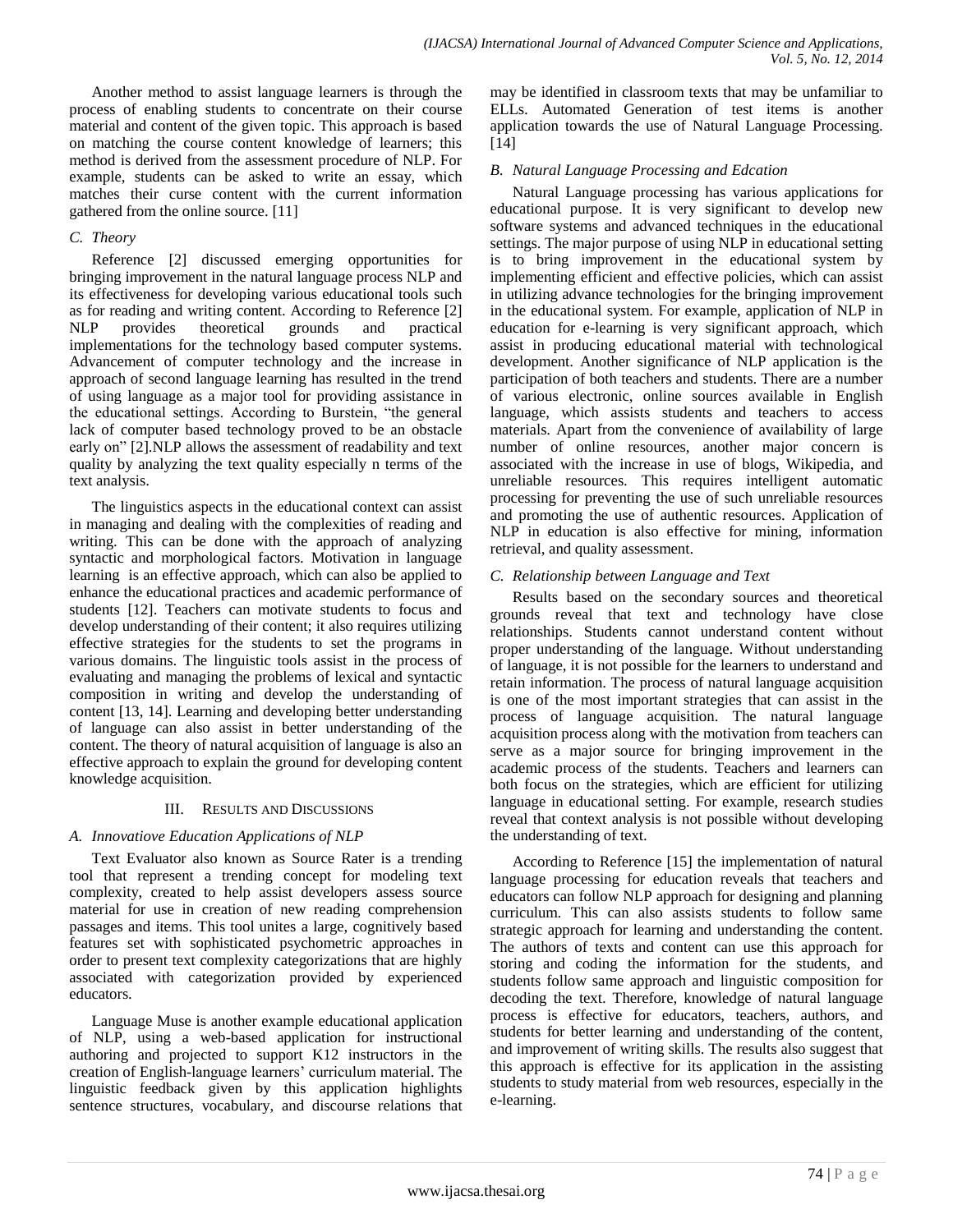#### *D. Application of Natural Language Processing in Education*

There are a number of different effective approaches, which assist in the process of e-learning and using web based current information related to the educational course and curriculum. E-learning applications and tools provide assistance for the learners to improve their education. Teachers also assist their students for enhancing their skills and knowledge for getting current information using the online resources, which assists in getting information from the online sources. NLP is also very effective for providing knowledge and information to the students for application of e-learning and NLP in understanding and dealing with the need of analyzing text. Understanding of text is based on the development of research-based analysis of the general and contextual learning.

Based on the research outcome, it is clear that students' output can be increased by implementing the NLP in the education. NLP is very effective approach for developing the understanding of students in the natural settings and assessing the information available from the various sources. The better understanding of information and ability to access the information from large amount of data available on websites and other online sources can assist in generating and gathering information. Therefore, based on the results and effectiveness of NLP in the educational context, it is clear that NLP can be effectively applied for academic writing, assessment purposes, writing tests questions, and utilizing automatic writing systems for preparation of objective tests etc. [15]

The application of NLP in education system is also very effective for analysis of errors in objective assessments and for the assessment of essays. Various linguistic approaches and tools can be utilized for analyzing the errors such as grammatical and stylistic errors. Teachers can easily mark these errors in the papers of students. There are various effective grammar checkers and evaluation sources, which assist in resolving the problems of dealing with the current process of learning. Teachers can use NLP for assessment of multiple-choice questions and analysis of grammatical pattern in the text that needed to be analyzed. The application of Standard e-learning method is very effective in order to ensure that student can efficiently apply the data in the e-learning system. This approach is not only affective for its application in assessment, but it is also effective for writing purposes such as writing material for digital libraries, websites, and various other sources.

#### IV. CONCLUSIONS

In conclusion, Natural Language Processing and its Educational Application provide a perfect solution to the various problems and barriers in the educational system, which result in affecting the academic progress and learning of the students. Language is one of the major concerns for the students. NLP with an effective approach for assisting the progress and improvement in the learning ability of students based on development and implementation of various effective tools, assist writing, learning, and assessment of texts, such as use of search engines, electronic resources and analysis of grammatical construction, syntax, sentence composition, etc. All these are the effective techniques, which can be utilized to develop the structural framework for analysis of texts.

The use of grammar, syntax, and sentence composition can be efficiently utilized through linguistics software systems such as grammar checkers, which are saves times and provides assistance for both teachers and learners. Therefore, there is need for developing effective approach for the social and cultural perspectives. Implementation of NLP is also effective for using the e-learning approach in order to understand and learn from the data available from the electronic sources. There are also future implementations of this research, which can assists in identifying the complex pattern in language. Further research can be conducted to identify its impact in individual learning, understanding of context, and effectiveness of NLP in writing and assessment procedure.

#### **REFERENCES**

- [1] Nadkarni, P. M., Ohno-Machado, L., & Chapman, W. W. (2011). Natural language processing: an introduction. Journal of the American Medical Informatics Association, 18(5), 544-551
- [2] Burstein, J. (2009). Opportunities for natural language processing research in education. In Computational Linguistics and Intelligent Text Processing (pp. 6-27). Springer Berlin Heidelberg. http://link.springer.com/chapter/10.1007/978-3-642-00382-0\_2#page-1
- [3] Habash, N. Y. (2010). Introduction to Arabic natural language processing.Synthesis Lectures on Human Language Technologies, 3(1), 1-187. http://www.morganclaypool.com/doi/abs/10.2200/s00277ed1v01y20100
- [4] Liu, K., Hogan, W. R., & Crowley, R. S. (2011). Natural language processing methods and systems for biomedical ontology learning. Journal of biomedical informatics, 44(1), 163-179.

8hlt010

- [5] De Vries, M. H., Monaghan, P., Knecht, S., & Zwitserlood, P. (2008). Syntactic structure and artificial grammar learning: The learnability of embedded hierarchical structures. Cognition, 107(2), 763-774. http://dl.acm.org/citation.cfm?id=1967546
- [6] Pascual-Nieto, I., Santos, O. C., Perez-Marin, D., & Boticario, J. G. (2011, July). Extending Computer Assisted Assessment Systems with Natural Language Processing, User Modeling, and Recommendations Based on Human Computer Interaction and Data Mining. In IJCAI Proceedings-International Joint Conference on Artificial Intelligence (Vol. 22, No. 3, p. 2519).
- [7] Wahl, H., Winiwarter, W., & Quirchmayr, G. (2010, November). Natural language processing technologies for developing a language learning environment. In Proceedings of the 12th International Conference on Information Integration and Web-based Applications & Services (pp. 381-388). ACM.
- [8] de-la-Fuente-Valentín, L., Carrasco, A., Konya, K., & Burgos, D. (2013). Emerging Technologies Landscape on Education. A review. International Jorunal of Interactive Multimedia and Artificial Intelligence, 2(3), 55-70. http://dialnet.unirioja.es/descarga/articulo/4426252.pdf
- [9] Felix, U. (2005). E-learning pedagogy in the third millennium: the need for combining social and cognitive constructivist approaches. ReCALL, 17(01). 85-100. 17(01), 85-100. [http://journals.cambridge.org/action/displayAbstract?fromPage=online&](http://journals.cambridge.org/action/displayAbstract?fromPage=online&aid=305554&fileId=S0958344005000716) [aid=305554&fileId=S0958344005000716](http://journals.cambridge.org/action/displayAbstract?fromPage=online&aid=305554&fileId=S0958344005000716)
- [10] Benson, P. (2013). Teaching and researching: Autonomy in language learning. **Routledge.** [http://books.google.com/books?id=ZoarAgAAQBAJ&printsec=frontcov](http://books.google.com/books?id=ZoarAgAAQBAJ&printsec=frontcover) [er](http://books.google.com/books?id=ZoarAgAAQBAJ&printsec=frontcover)
- [11] Castellani, S., Kaplan, A., Roulland, F., & Roux, C. (2010). U.S. Patent No. 7,797,303. Washington, DC: U.S. Patent and Trademark Office. <http://www.google.com/patents/US7797303>
- [12] Shi, C., Verhagen, M., & Pustejovsky, J. (2014). A Conceptual Framework of Online Natural Language Processing Pipeline Application. COLING 2014, 53. <http://www.aclweb.org/anthology/W/W14/W14-52.pdf#page=63>